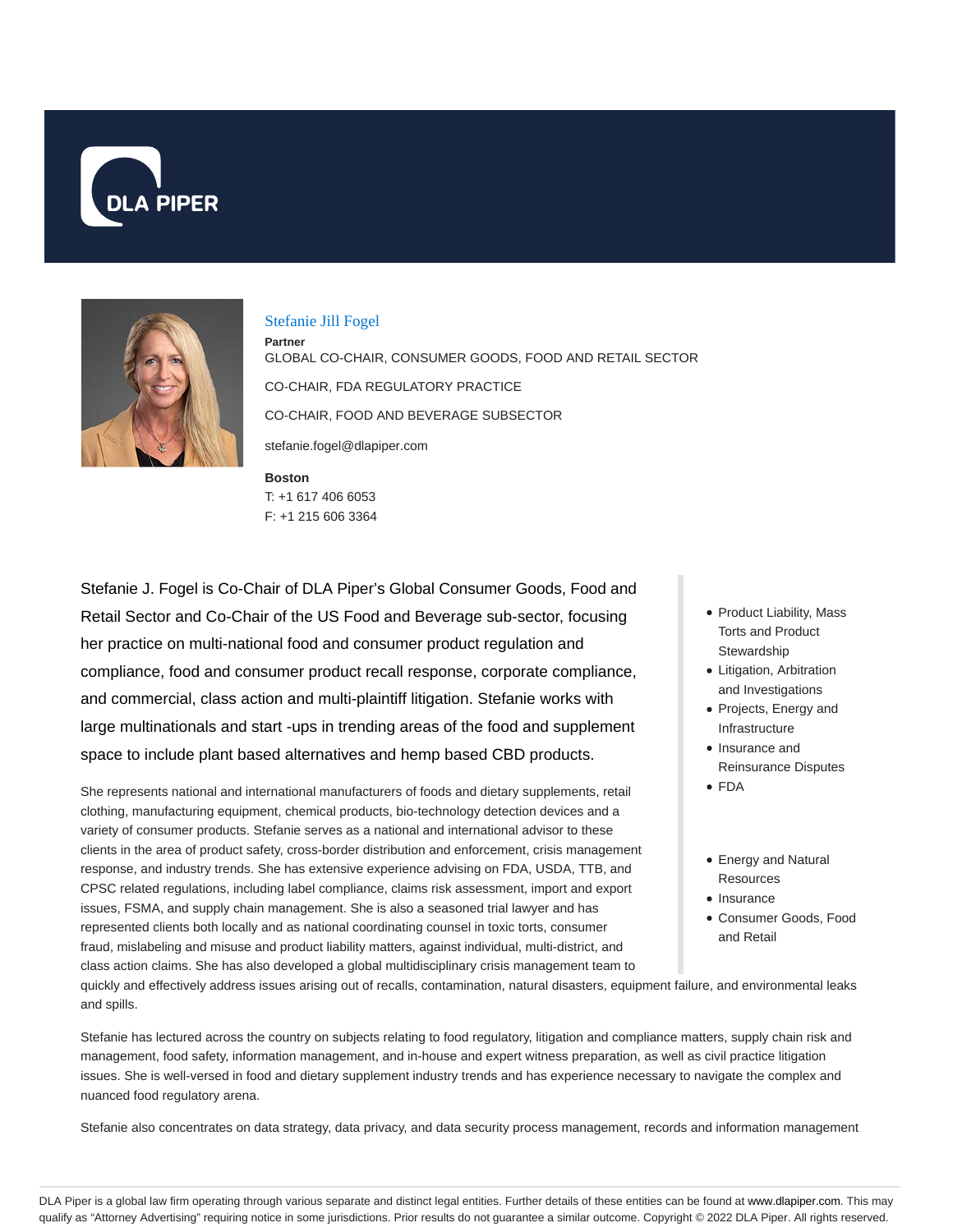(RIM), and data privacy. She has developed protocols for the implementation of national and international document retention schedules, records management programs, e-discovery strategic plans, and ISO auditing for a variety of industries. She also works with global companies in a variety of industries to develop data strategies integral to new product development.

She is a member of DLA Piper's governing Policy Committee and the Hiring Committee and is also proud to be the co-founder and co-chair for DLA Piper's National Leadership Alliance for Women (LAW) Program.

Stefanie is admitted to practice in Massachusetts, Pennsylvania, and New York and has been admitted in various other states pro hac vice.

# **EXPERIENCE**

Significant Matters

- Representation of frozen vegetable and fruit manufacturer and distributor in regulatory compliance assessment and recall relating to listeria contamination
- Representation of international cinnamon roll retail food establishment involving international recall of cinnamon roll products due to peanut contamination in supplier's flour
- Representation of pretzel/ hot dog distributor in national recall relating to gluten free mislabelling
- Representation of pretzel/hot dog distributor regarding presence of foreign metal and plastic particles in pretzel dog products
- Representation of international sweetener manufacturer involving crisis management and recall considerations for potential biohazard contamination of foreign manufactured sweetener product, including coordination with multiple international governmental authorities during respective investigations
- Representation of international wine manufacturer related to recall of foreign manufactured wine bottles containing glass particles
- Regulatory advising and coordination with TTB regarding alcohol importer's permit application for foreign entity importing products through U.S. subsidiary
- Regulatory advising, classification assessment, and label review for malt beverage and beer products
- Regulatory advising and labelling claims relating to cheese and dairy related product
- Regulatory advising and risk analysis for company providing organic food kits, including a various USDA regulatory implications, organic claims, CGMPs, HACCP, and food facility requirements
- Regulatory advising regarding bottled water label requirements and label claims
- Regulatory advising regarding country of origin labelling and Tariff Act implications for imported frozen vegetable products
- Regulatory advising and risk analysis for lactation dietary supplement product, including analysis of organic claims, natural claims, gluten free claims, nutrient content claims, and labeling for pre-specified groups
- Regulatory advising and analysis for national restaurant chain regarding menu labeling laws, and compliance with USDA regulations for meat, poultry, and organic claims
- Representation of an international sugar manufacturer in addressing over 15 potential recalls, development of a food safety and compliance program, and serving as national counsel for overseeing contamination and mislabeling claims
- Representation of a peanut butter manufacturer in addressing regulatory and compliance concerns as well as legislative efforts relevant to labeling of consumer product.
- Representation of herbal supplement distributor in defending against class action claiming mislabeling and consumer fraud
- Representation of international confection and nutritional supplement manufacturer and distributor relating to information management and regulatory compliance
- Representation of international clothing retailer related to CPSC recall efforts involving lead in children's products and related import/export and product detention implications for foreign manufactured products
- Representation of Canadian clothing retailer related to importation and recall negotiations with CPSC regarding certain adult and children's clothing products with compliance concerns
- Representation of athletic apparel and consumer goods company related to recall involving lead paint in apparel bag products
- Representation of national retail distributor of apparel, consumer goods and confections relating to the development of a global compliance program, cross border distribution, labeling and consumer fraud claims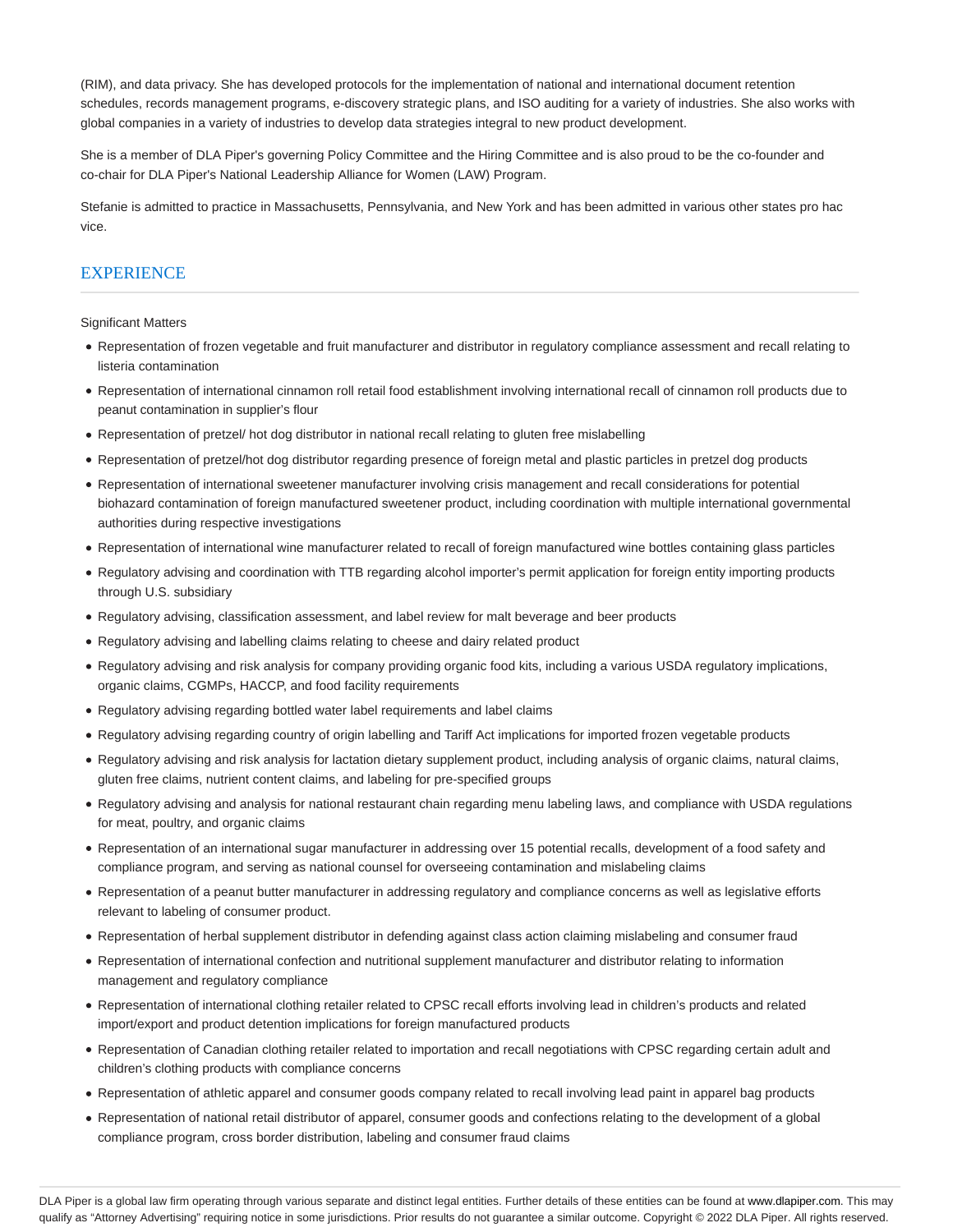- Representation of a national pharmaceutical company in litigation arising out of the distribution of federally approved drugs alleged to have resulted in serious injury and death across the country
- Served as in-house consultant for an eight-month period to an international technology/communications company in order to establish a protocol for litigation crisis management and regulatory reporting. Instituted quality assurance policies and procedures as part of litigation prevention strategy
- Representation of a biotechnology company in assessment of potential liability and avoidance mechanisms in the development and manufacture and distribution of pathogen detection devices for governmental and civilian use
- Representation of a national oil and gas company in crisis response and subsequent litigation resulting from a toxic release
- Representation of a national chemical corporation involved in a significant toxic chemical release in crisis response and subsequent class actions as well as multimillion-dollar claims litigation
- Representation of glassware manufacturer in response to class action, proposition 65 claims, and government inquiry relating to the alleged use of chemicals in drinking glasses sold by food distribution and retailer
- Representation of international battery distributor in multiple recalls involving allegations of defect and consumer fraud
- Representation of distributors and retailers of athletic gear and apparel relating to the development of global compliance program, cross border distribution, labeling and consumer fraud claims
- National representation of a national motorcycle manufacturers in toxic tort litigation including the development of a national defense strategy, in-house witnesses identification and preparation, discovery coordination and trial
- National representation of national heavy industrial equipment manufacturers in toxic tort litigation to include the development of a national defense strategy, in-house witnesses identification and preparation, discovery coordination and trial
- Representation of international children's products manufacturers in car seat, swing and stroller litigation to include development of in-house witnesses and experts for national litigation platform
- Representation of international motorcycle manufacturers in products liability litigation across the country to include the development of a national defense strategy, in-house witness identification and preparation, discovery coordination and trial
- Representation of national health insurance provider in the defense of complex commercial class action litigation based on provider agreements and coding
- Representation of an international consumer product manufacturer in the development of a coordinated e-discovery protocol
- Representation of an international health insurance company in the development of a coordinated document management program as well as an e-discovery protocol
- Representation of major package carrier in products liability litigation to include all facets of trial preparation
- Representation of an elevator and escalator company in products liability litigation to include all facets of trial preparation

## CREDENTIALS

# **Admissions**

- Massachusetts
- New York
- Pennsylvania

## **Recognitions**

- Chambers USA 2021 - Band 3, USA - Nationwide Food & Beverages: Regulatory & Litigation 2020 - Band 3, USA - Nationwide Food & Beverages: Regulatory & Litigation
- The Legal 500 United States 2021 - Recommended, Cannabis 2014-15 - Recommended, Cyber Crime
- Named a 2020 Cannabis Law Trailblazer by the National Law Journal.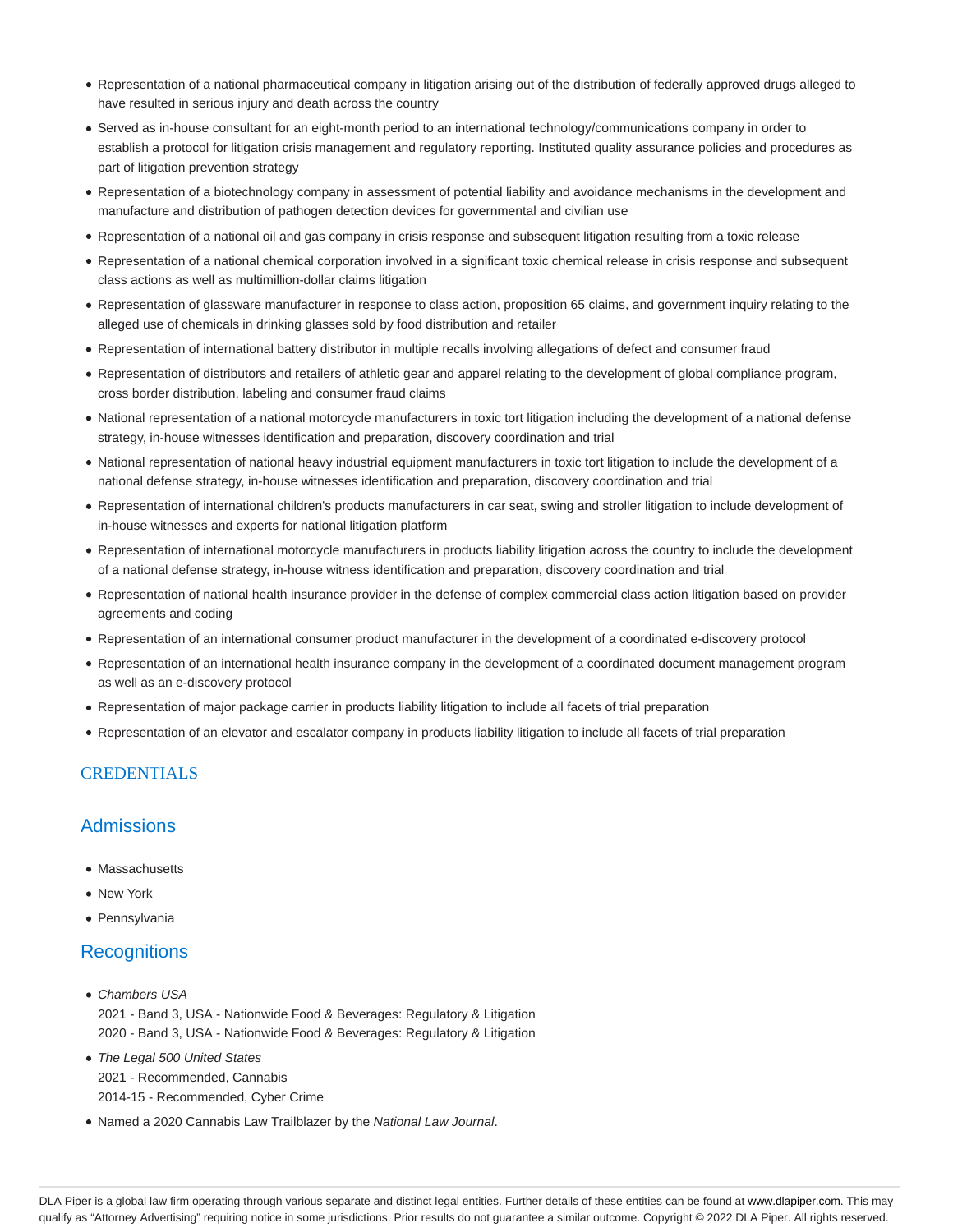# Prior Experience

- Philadelphia District Attorneys Office**,** Summer Intern, 1993, Philadelphia, Pennsylvania
- KS. Sweet Associations, Financial Analyst and Project Manager, Washington, DC

# **Education**

- J.D., University of Pennsylvania Law School 1995 Lauerback/Littleton Legal Writing Instructor
- B.S., University of Pennsylvania 1990 magna cum laude Wharton School of Finance

# **Memberships**

- Defense Research Institute
- American Bar Association
- Philadelphia Bar Association
- New York Bar Association
- The University of Pennsylvania Law School American Inn of Court

## INSIGHTS

# **Publications**

**EPA's new ultralow PFAS health advisory levels portend regulatory and litigation risks – but do not overextend them**

29 June 2022

There is much more to come in PFAS regulation; in the context of liability risk, it is critical to analyze HALs for what they are – and what they are not.

**FDA Regulatory News and Trends**

28 June 2022

Guidance coming to supplements industry on new dietary ingredients; approval rescinded for a cancer drug; program will seek new ways to sterilize devices.

**Food and Beverage News and Trends**

21 June 2022

Food and Beverage News and Trends

Bill seeks to tighten FDA regulation of GRAS; court rules California pesticide-spraying program is unlawful; Canada seeks comment on labels for foods sold via ecommerce.

**California and New York propose banning textiles containing PFAS; California moves to impose significant reporting obligations**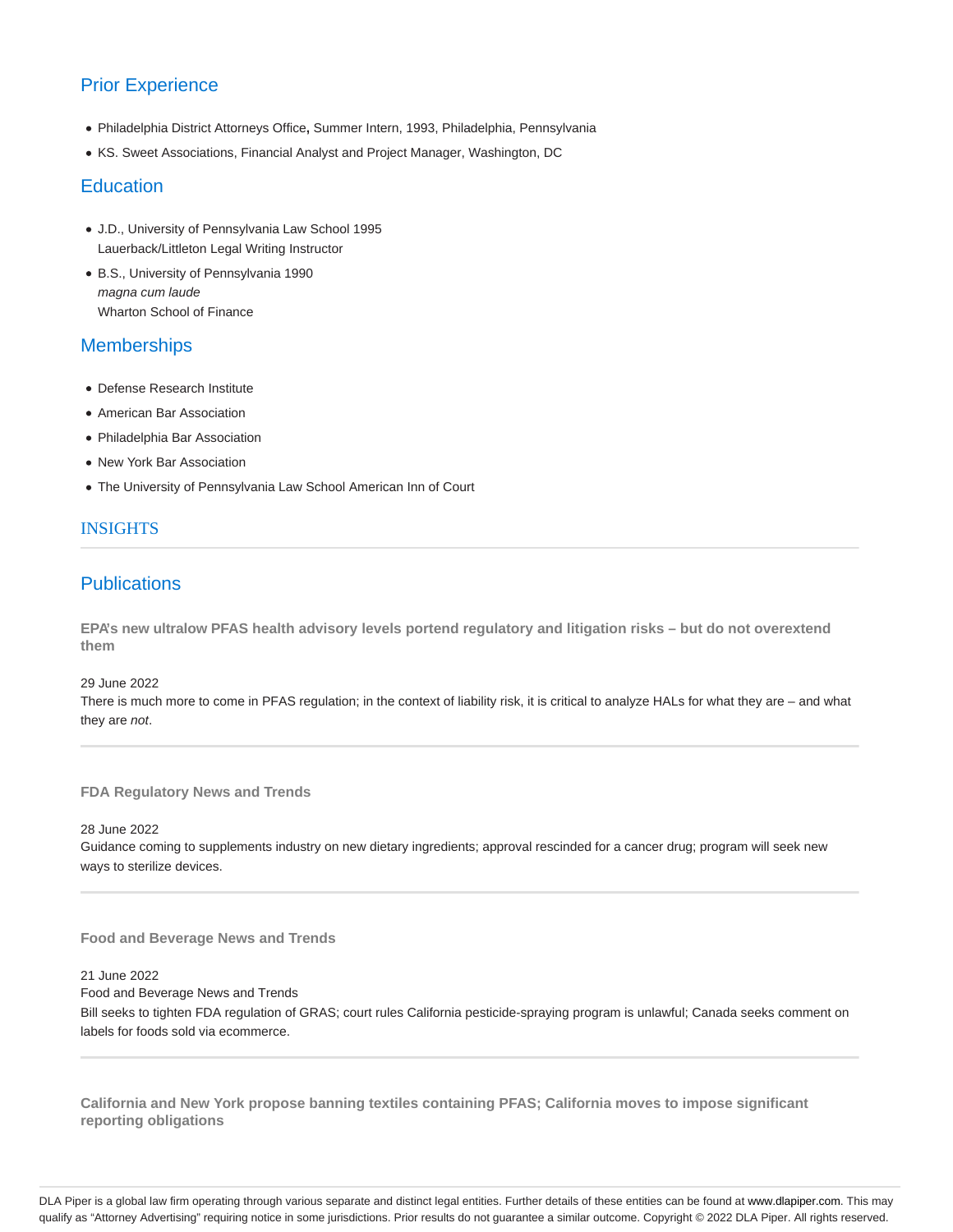### 20 May 2022 Food and Beverage News and Trends

FDA warns about consumption of copycat products that contain THC; Canada tackles food fraud; Kansas enacts meat analog labeling law.

**FDA continues CBD enforcement and ramps up delta-8 THC enforcement; agency focuses on youth-appealing products**

#### 19 May 2022

FDA has adopted a more aggressive enforcement strategy toward delta-8 THC than it has for CBD, and it is actively moving against products that carry significant risk of youth appeal.

**FDA premarket approval and the use of "FDA Approved" claims**

17 May 2022

When do products, facilities, labels, and claims require Formal Premarket Approval, and when do they not?

**Food and Beverage News and Trends**

6 May 2022

HHS moves against menthol in tobacco, Canada seeks to strengthen food system through digital food hub, plus caramels, Kansas, Closer to Zero.

**Food and Beverage News and Trends**

21 April 2022 Food and Beverage News and Trends FDA announces new approach to food allergens; oyster recall in Canada and US; bird flu update; and the price of food has never been higher.

**Food and Beverage News and Trends**

8 April 2022 Food and Beverage News and Trends USDA revises organic dairy production rules; Manitoba combats food insecurity; plant-based meat, poultry, potato wart, peanut butter.

**Food and Beverage News and Trends**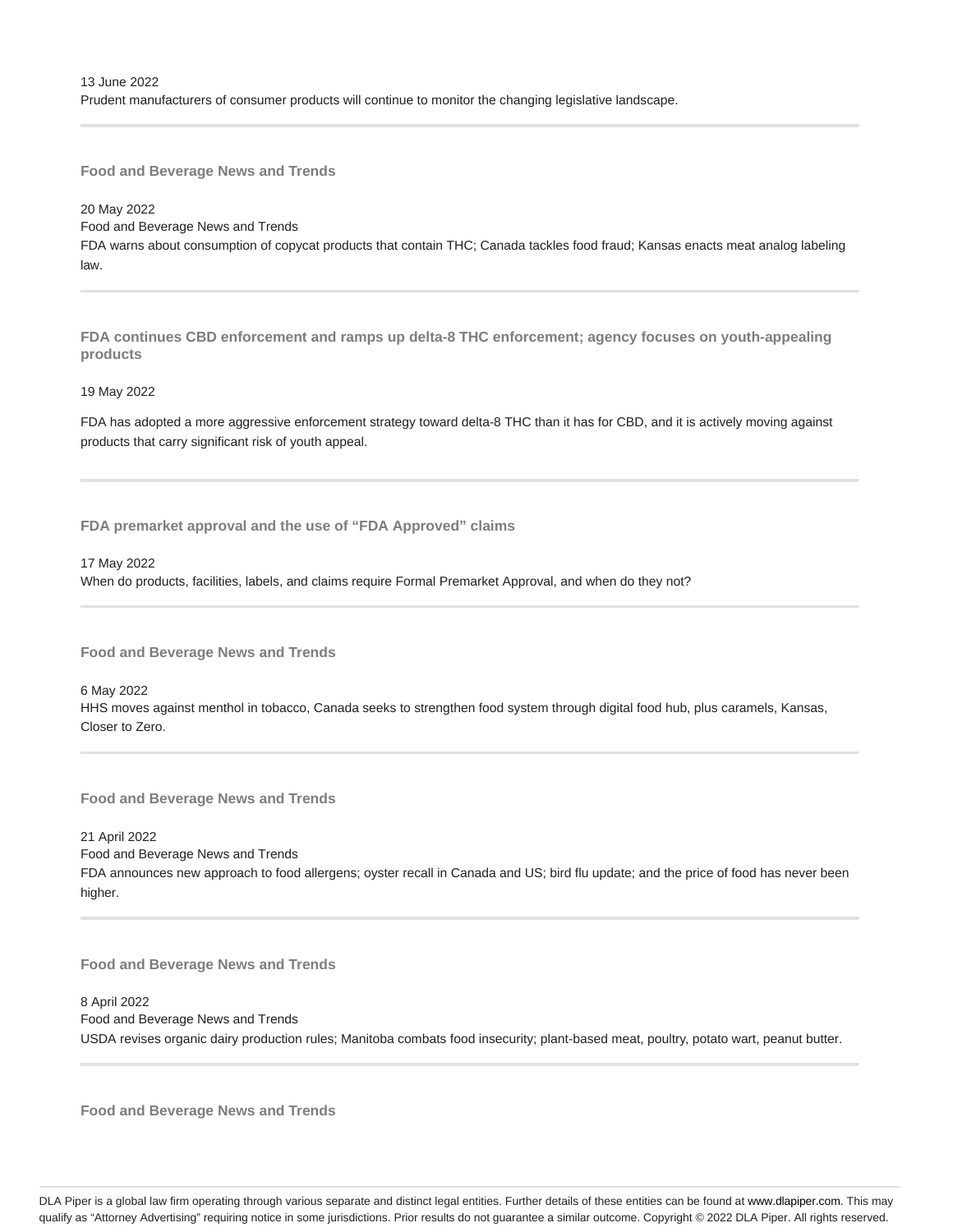25 March 2022 Food and Beverage News and Trends Global Sanctions Alert Rising strain on global grain markets; California AG ends sales of drinkable sunscreen; Canada to support youth jobs in agri-food; FDA issues positive ruling for bioengineered cattle.

**Food and Beverage News and Trends**

11 March 2022 Food and Beverage News and Trends EPA revokes tolerances for chlorpyrifos; Russia-Ukraine crisis and the global food supply; can hydroponic crops ever be organic?

**Food and Beverage News and Trends**

25 February 2022 Food and Beverage News and Trends H5N1 avian flu appears on US poultry farms; Mexican avocado ban lifted; Senate confirms Califf as new FDA chief.

**Food and Beverage News and Trends**

3 February 2022 Food and Beverage News and Trends

California court postpones effective date of Proposition 12 for pork sales; FDA plans new rule for blockchain-based food tracking; 2022's food trends.

**Food and Beverage News and Trends**

13 January 2022 Food and Beverage News and Trends

Disclosure rule on bioengineered food is now in effect; Senate conducts confirmation hearing for top FDA nominee; new plant-based food packaging fights bacteria.

**Food and Beverage News and Trends**

17 December 2021 Food and Beverage News and Trends

USDA developing climate-friendly standards for food and beverages; nonprofits sue FDA to act against phthalates; plus news on Brazilian beef, bioengineered foods, and a beverage tax.

**Food and Beverage News and Trends**

2 December 2021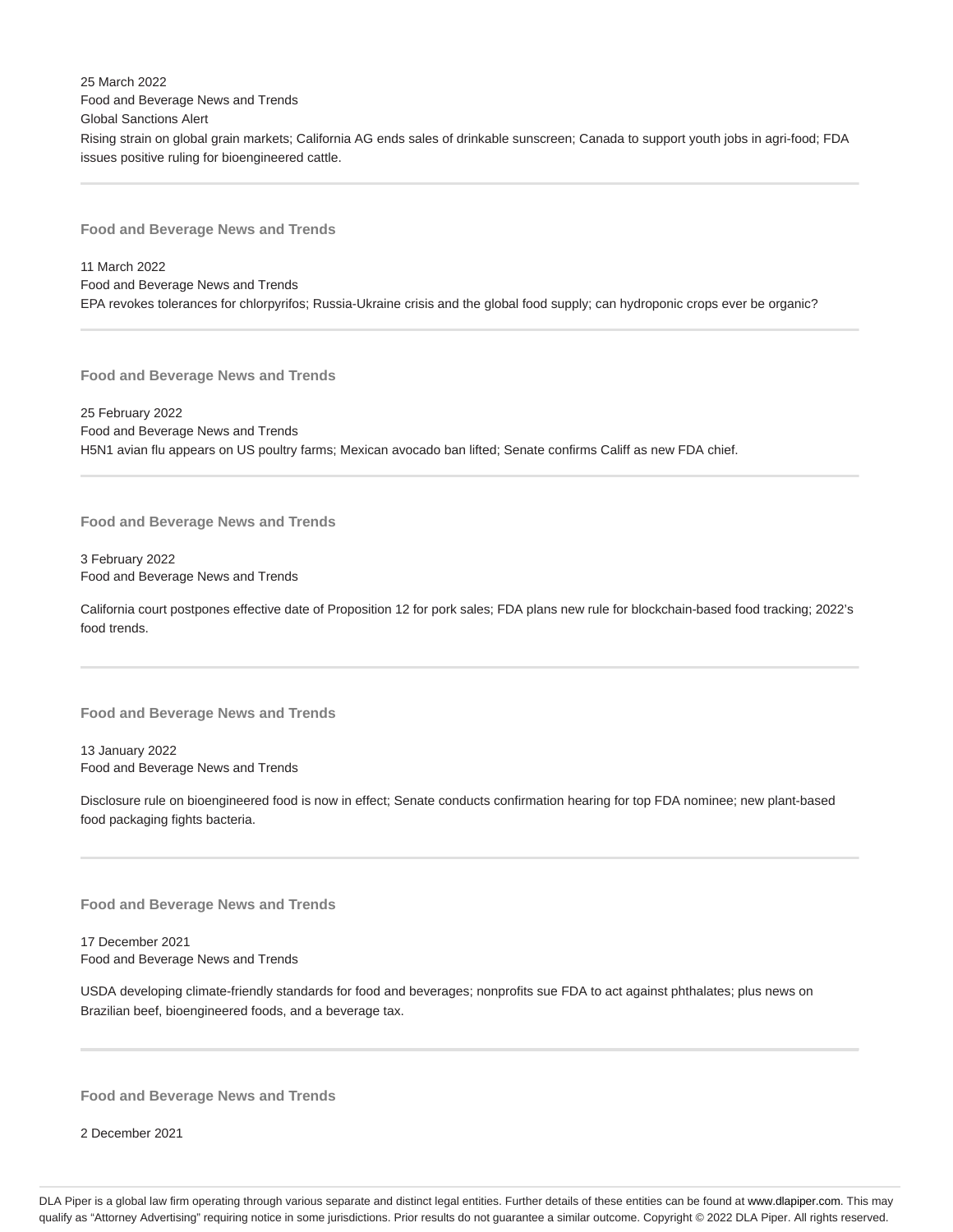Suspend imports of fresh beef from Brazil, US cattle group says; plant-based producers take new approach in suit over Oklahoma labeling law; plus salt, soda, and news from Hawaii

**Food and Beverage News and Trends**

12 November 2021

Food and Beverage News and Trends

Avoid foods with glittery garnishes, CDC says; USDA considers whether Salmonella should be declared an adulterant; soaring energy costs this year may mean widespread food shortages next year.

**Takeaways from the new USPS rule prohibiting the mailing of vape products**

29 October 2021 The Final Rule clarified that hemp vape products are included within the definition of ENDS, and are thus nonmailable.

**Food and Beverage News and Trends**

### 28 October 2021

Food and Beverage News and Trends

FDA announces initiative to improve children's diets; massive study finds using salt substitute is low-cost way to reduce stroke risk; onion recall expands.

**Compliance tips for marketing health benefits in alcohol**

19 October 2021 As companies craft their marketing strategies around these alcohol products, they may wish to consider the impact of product classification on their claims.

**Food and Beverage News and Trends**

1 October 2021 Food and Beverage News and Trends FDA announces winners of food traceability challenge; Pennsylvania rations sale of some popular liquors; not enough vegetables?

**Food and Beverage News and Trends**

17 September 2021 Food and Beverage News and Trends FDA approves a new blue; senators seek COOL labels; pet food, Pop Tarts, Parnells.

**Food and Beverage News and Trends**

26 August 2021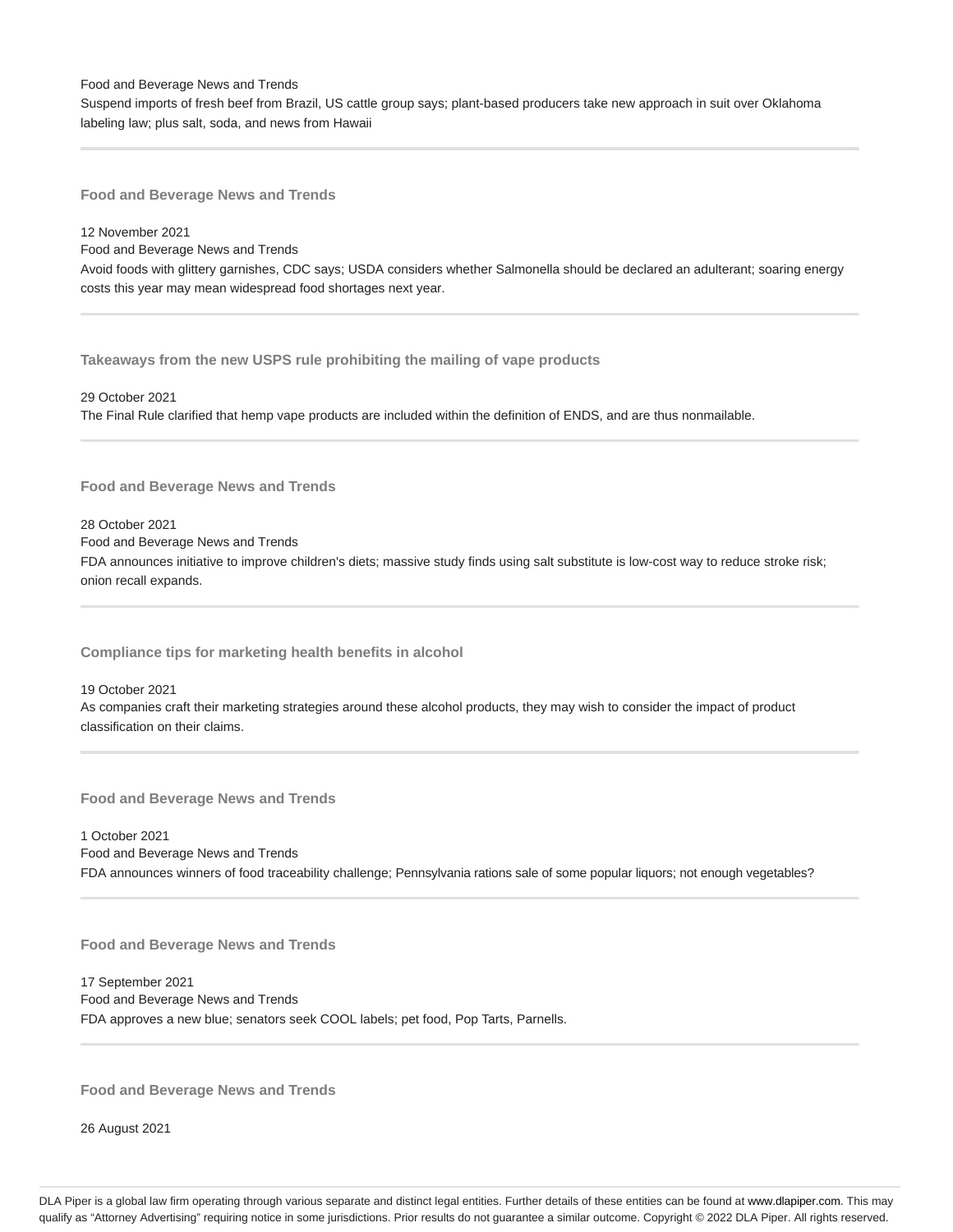Vegan butter company prevails; California olive oil producers reach agreement on labeling; key part of Kansas ag-gag bill struck down.

**Food and Beverage News and Trends**

12 August 2021 Food and Beverage News and Trends White House says order on USDA labeling rules is coming soon; appeals court rejects challenge to California's Prop 12 and its rules for housing farm animals; no vax, no service.

**Food and Beverage News and Trends**

23 July 2021 Food and Beverage News and Trends FDA reassures public on the safety of PFAS in the food supply; trial of former Blue Bell CEO is postponed.

**Food and Beverage News and Trends**

9 July 2021 Food and Beverage News and Trends FDA sets 2022 deadlines for sodium reduction goals and milk alternative labeling; restaurant grant program officially closes.

**Food and Beverage News and Trends**

28 June 2021 Food and Beverage News and Trends

FDA leader points to major changes in nation's food system; in many places, cocktails to go are going on.

**Food and Beverage News and Trends**

11 June 2021 Food and Beverage News and Trends Supreme Court declines to act on vaping regulations, FDA proposes "common sense reform" for dietary supplements industry, USDA and CDC investigate Salmonella linked to chicken parts.

**Supplementary – United States – Whistleblowing Laws in Europe: An international guide**

There are many US federal statutes that prohibit employers in the private sector from retaliating against whistleblowers, many of which are sector or industry specific.

**Food and Beverage News and Trends**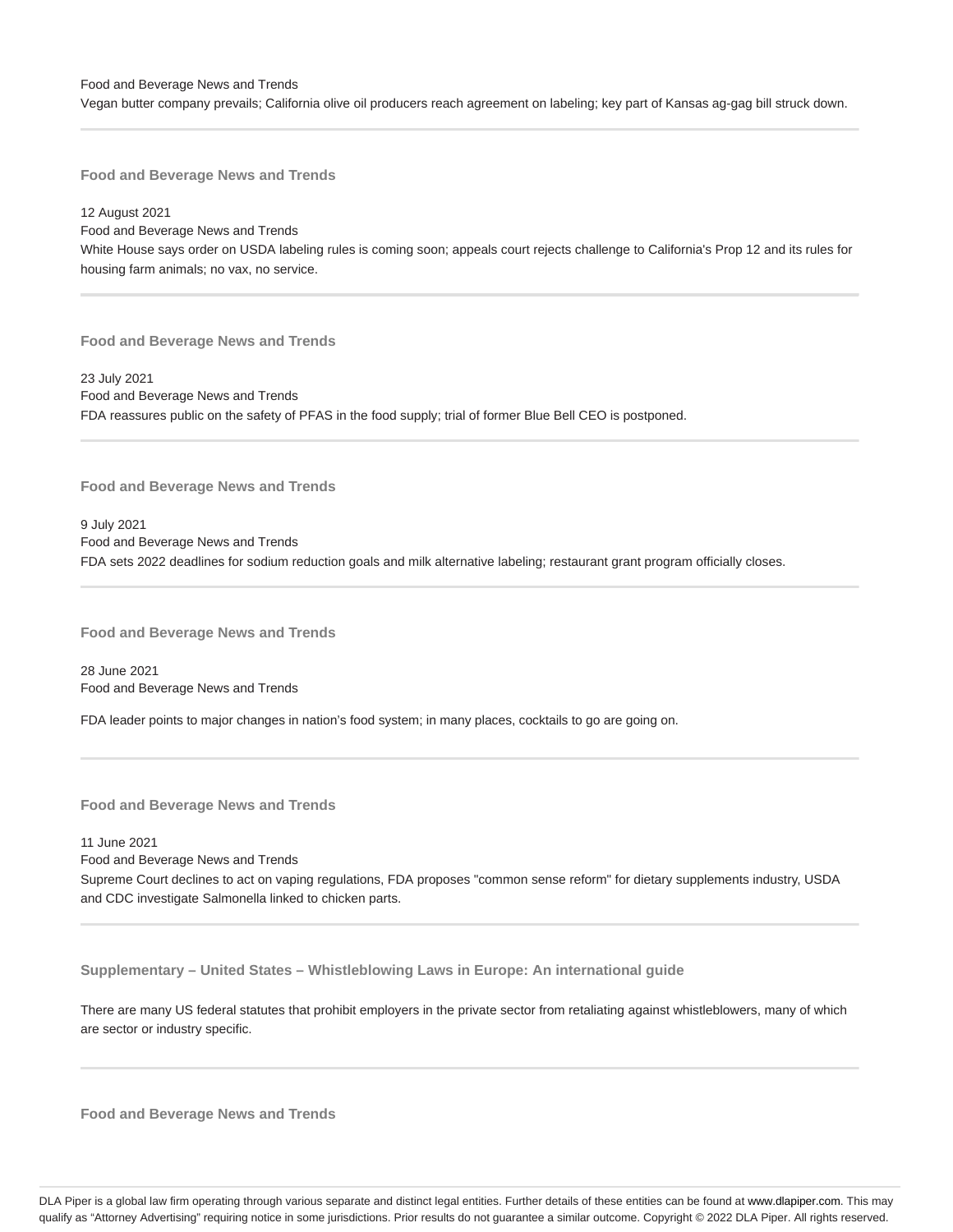26 May 2021 Food and Beverage News and Trends

FDA discloses post-pandemic plans for routine facility inspections, Alabama eases alcohol delivery rules, WHO issues new sodium standards.

**Food and Beverage News and Trends**

7 May 2021

Federal court upholds FDA ruling on heme; bipartisan lawmakers introduce Truth in Buffalo Labeling Act; key senator calls for White House conference on hunger and nutrition.

**Food and Beverage News and Trends**

22 April 2021 Food and Beverage News and Trends

USDA extends universal free school lunch program; FDA updates leafy-greens action plan; should gluten be disclosed in drugs?

**Food and Beverage News and Trends**

9 April 2021 Food and Beverage News and Trends Bill aims to change regulatory and tax treatment of kombucha, plus what are "processed" foods anyway?

**Food and Beverage News and Trends**

26 March 2021 Food and Beverage News and Trends Consumer groups ask FDA to act against hard seltzers; Berkeley passes healthy checkout-aisle ordinance; plus: wear a mask, get a sandwich.

**Food and Beverage News and Trends**

12 March 2021 Food and Beverage News and Trends Biden restaurant grants called a lifeline for the industry; plus sugary cereal, cell-cultured seafood and sesame in the news.

**Food and Beverage News and Trends**

1 March 2021 Food and Beverage News and Trends Winter storm devastates Texas agriculture.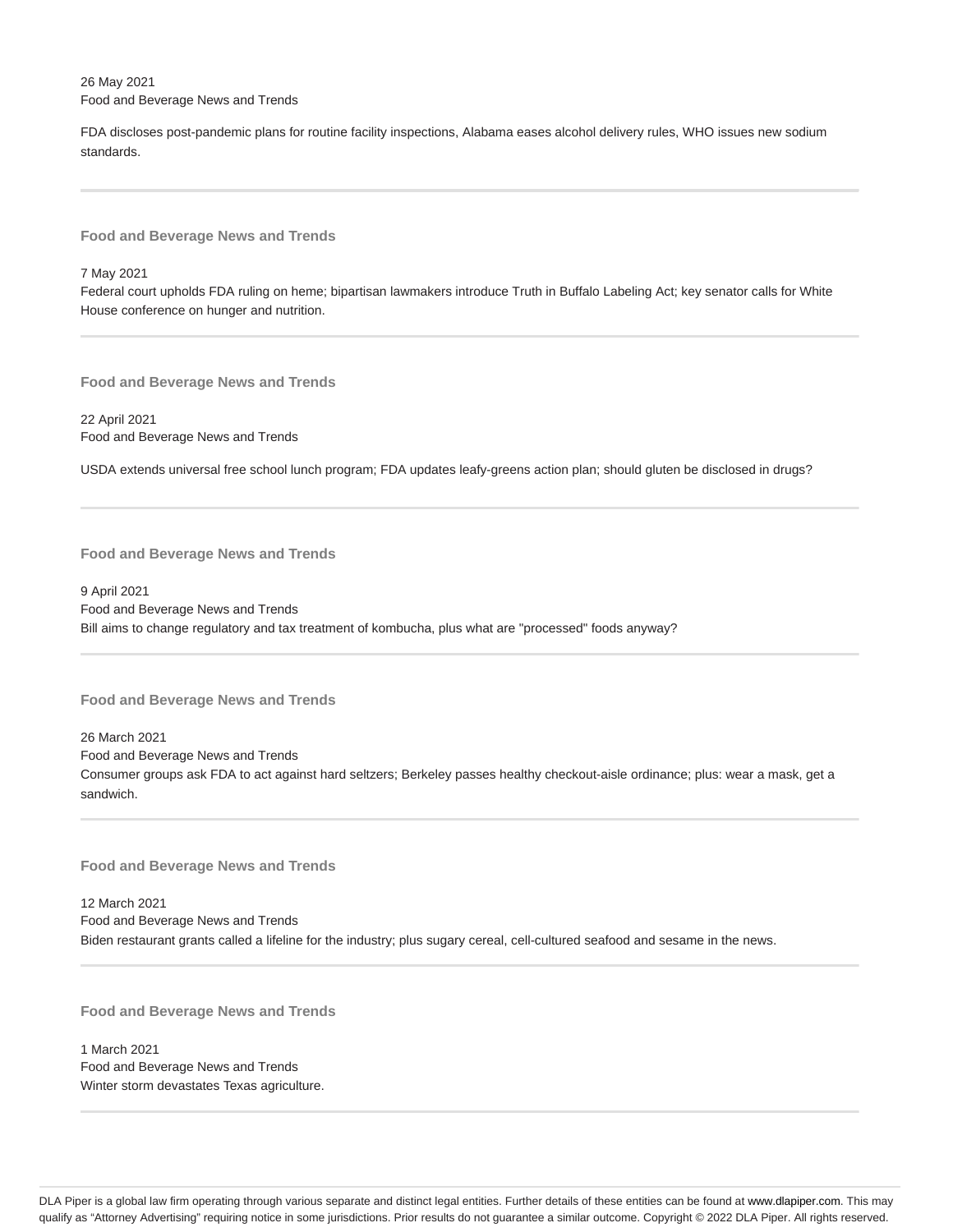12 February 2021 Food and Beverage News and Trends COVID-19 relief package includes restaurant grants; plus: tuna or not? Icelandic or not?

**Food and Beverage News and Trends**

28 January 2021 Food and Beverage News and Trends Hahn steps down; USDA to oversee safety of gene-edited animals; plus vanilla, honey, poppy seeds.

**Food and Beverage News and Trends**

15 January 2021 Food and Beverage News and Trends New Dietary Guidelines for Americans remain much the same; USDA seeks produce industry input on new food safety survey.

**Food and Beverage News and Trends**

15 December 2020 Food and Beverage News and Trends

Industry urges vaccine prioritization for food workers; FDA will publicize outbreak investigations weekly; sesame, salmon, soymilk.

**Food and Beverage News and Trends**

16 November 2020 Food and Beverage News and Trends

FDA ordered to study risks of GM salmon, health experts urge strict limit on alcohol consumption, plus "lite," listeria, labels.

**How COVID-19 has shifted the global grocery landscape**

16 November 2020

DLA Piper partners Angela Agrusa and Stefanie Fogel are joined by Maureen Hinton and Joseph Robinson of GlobalData to discuss the impact of the pandemic on the industry, with a focus on current developments and the outlook for 2021.

**The US Hemp Production Handbook**

4 November 2020

A concise, high-level overview for businesses that are currently or are considering operating in this growing market.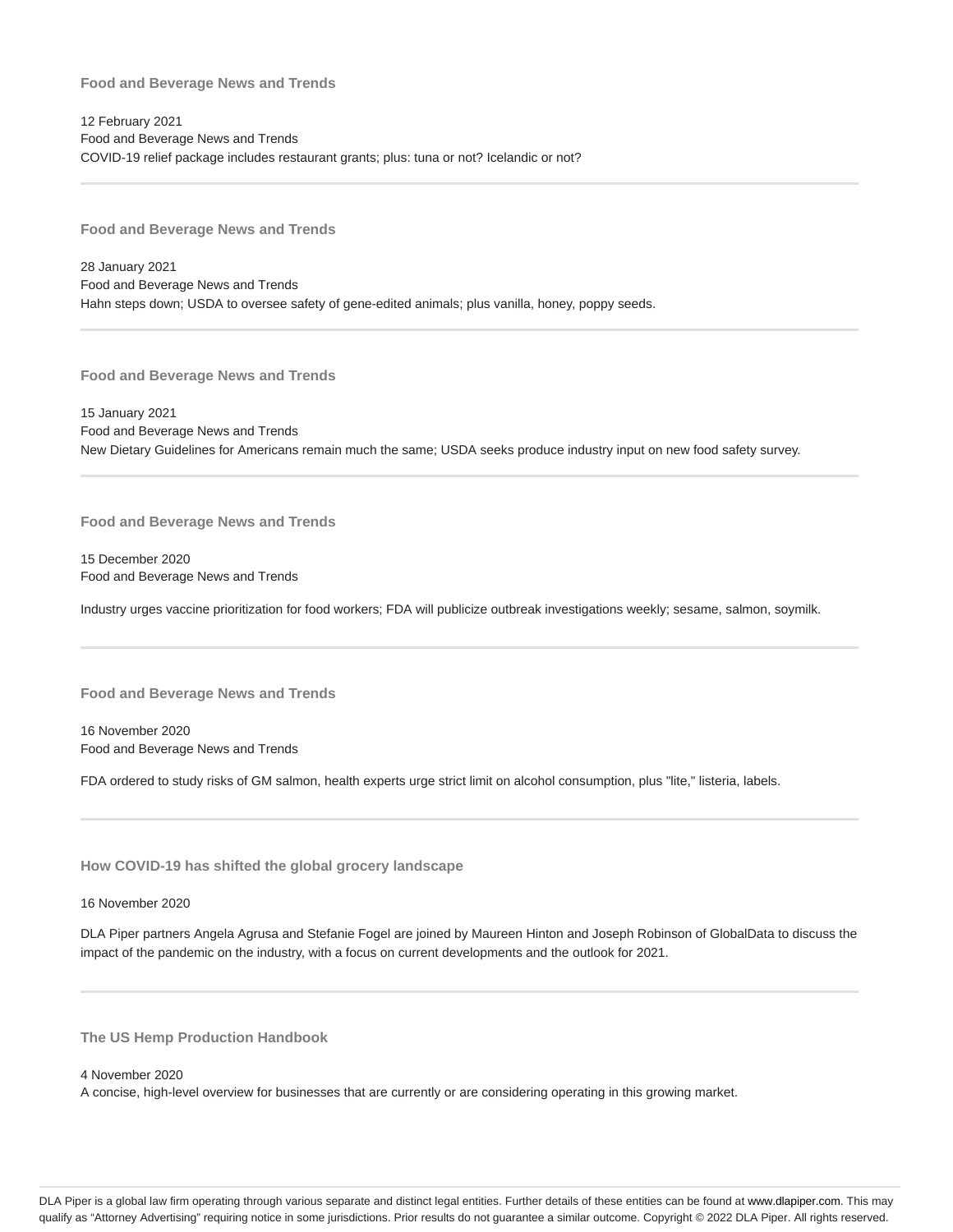23 October 2020 Food and Beverage News and Trends

USDA sued over bioengineered-food rules; as jurisdictions address the pandemic, some developments for restaurants and bars; plus plant-based burgers, cell-based meat, "natural" applesauce.

**Food and Beverage News and Trends**

17 September 2020 Food and Beverage News and Trends First-ever consent decree under FSMA, plus new egg rules, new grape variety names, carrot cake without carrots, smoked almonds without smoking.

**Food and Beverage News and Trends**

27 August 2020 Food and Beverage News and Trends

USDA to hold virtual meeting on Salmonella contamination, egg producer charged with price gouging in the pandemic, plus vegan butter, fish, jams, and the onion recall expands again.

**Food and Beverage News and Trends**

10 August 2020 Food and Beverage News and Trends

FDA announces new food safety blueprint, plus cell-cultured meat, bioengineered foods, soda, onions and a white candy bar, a court says, is white.

**Food and Beverage News and Trends**

10 July 2020 Food and Beverage News and Trends Illinois warns bars and restaurants about social distancing, Colorado mandates cage-free hen housing.

**Food safety from farm to fork: FDA publishes proposed rules aiming to ensure the safety and security of the food supply**

24 JAN 2013

The proposed rules lay the foundation of the prevention-based, modern food safety system envisioned in the FSMA and have wide-ranging effects on many industries, including every link in the global food supply chain.